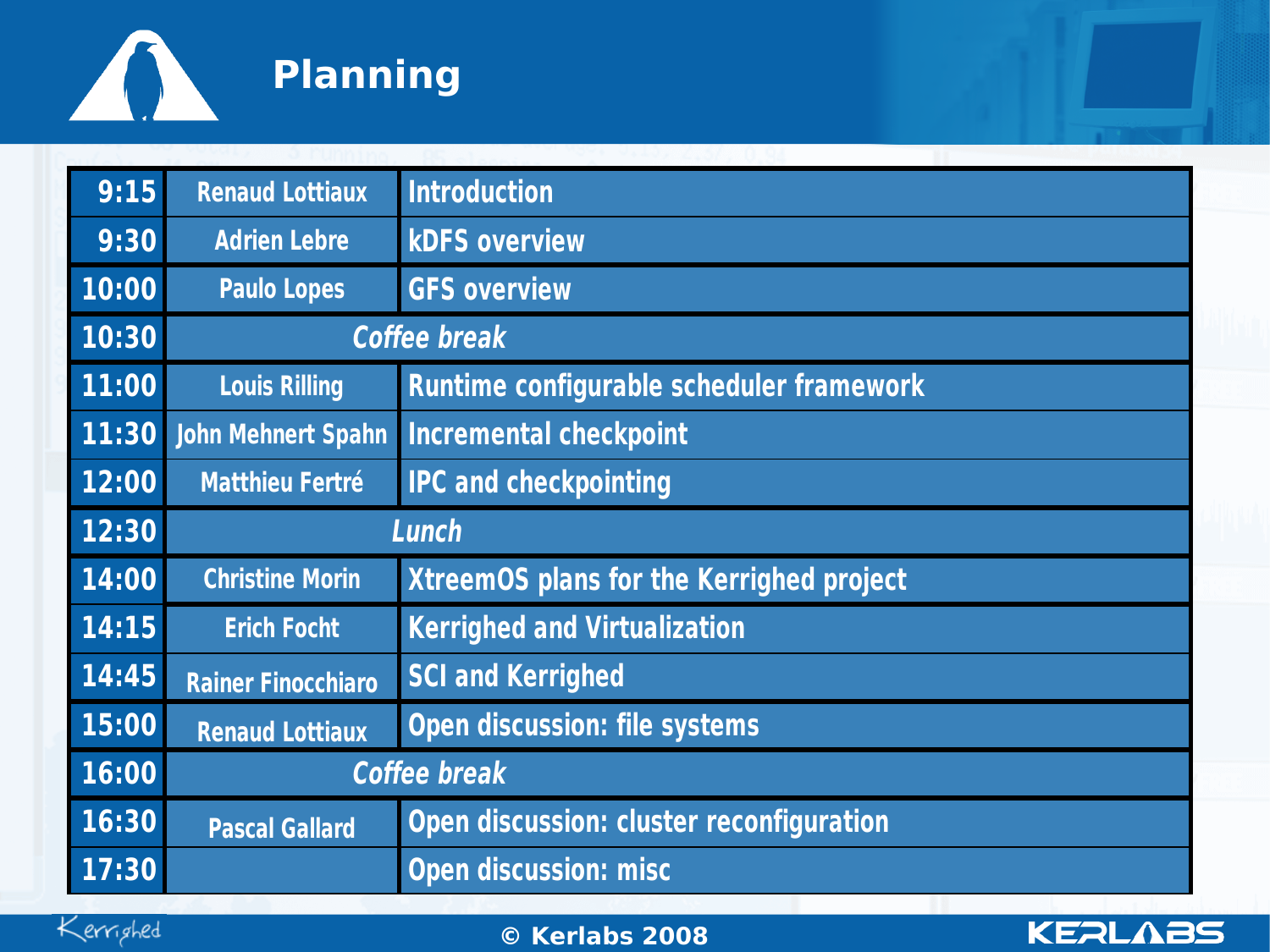







### **Introduction**

Renaud Lottiaux



**© Kerl**www**abs**.kerlabs. **2006**com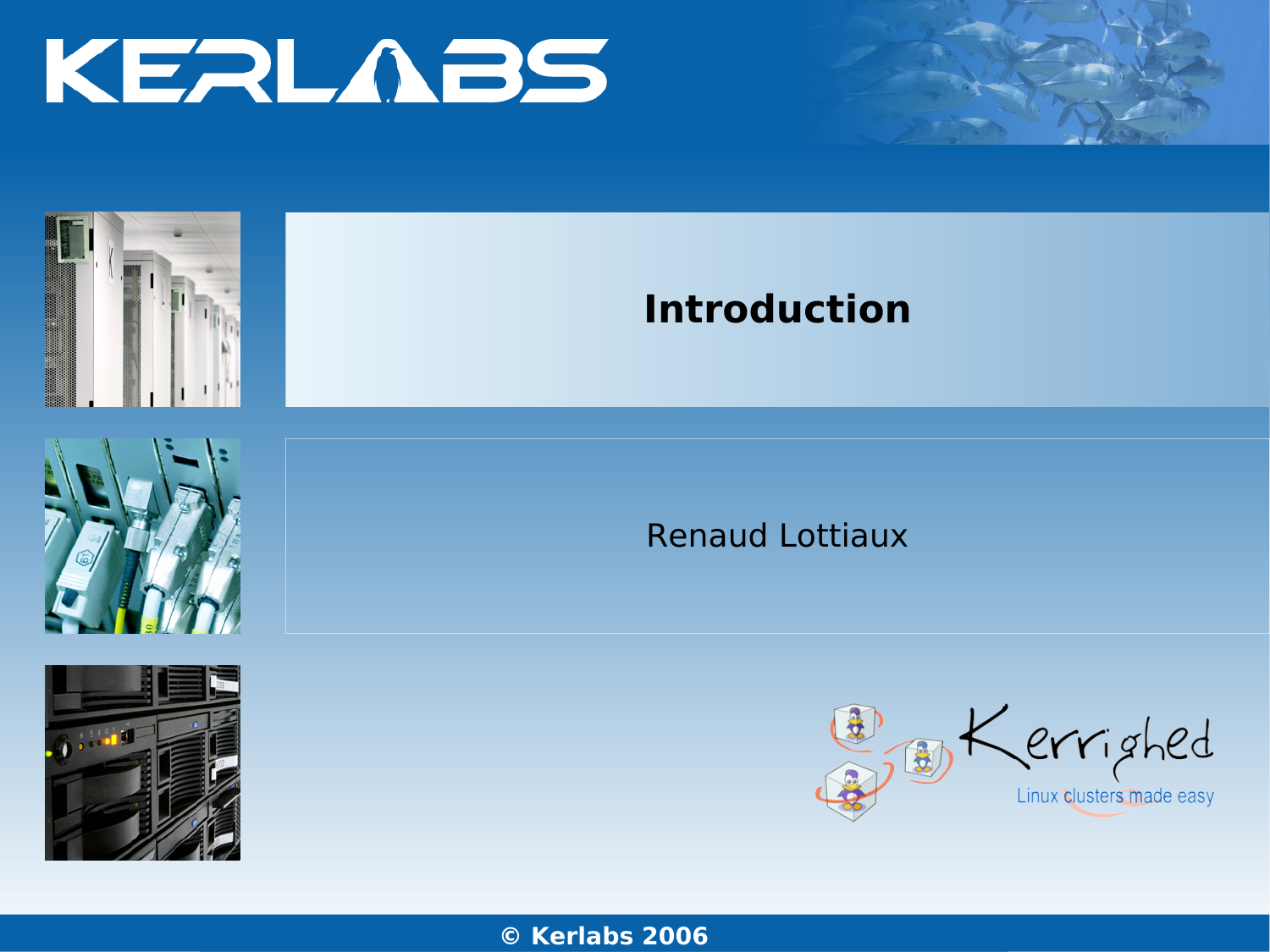## **What's new since last summit ?**

- Port to 2.6.20
- Port to SMP
- Code stabilization
	- $\Box$  More and more tests are running with KrgLTP
		- **Tons of bug fixes**
		- **Missing feature fix** 
			- $I<sup>B</sup>$  IPC + tons of missing code in corner cases
	- Major memory leak fixes  $\varpi$ 
		- O(100 MB) memory leak per LTP in January
		- O(1 MB) memory leak today

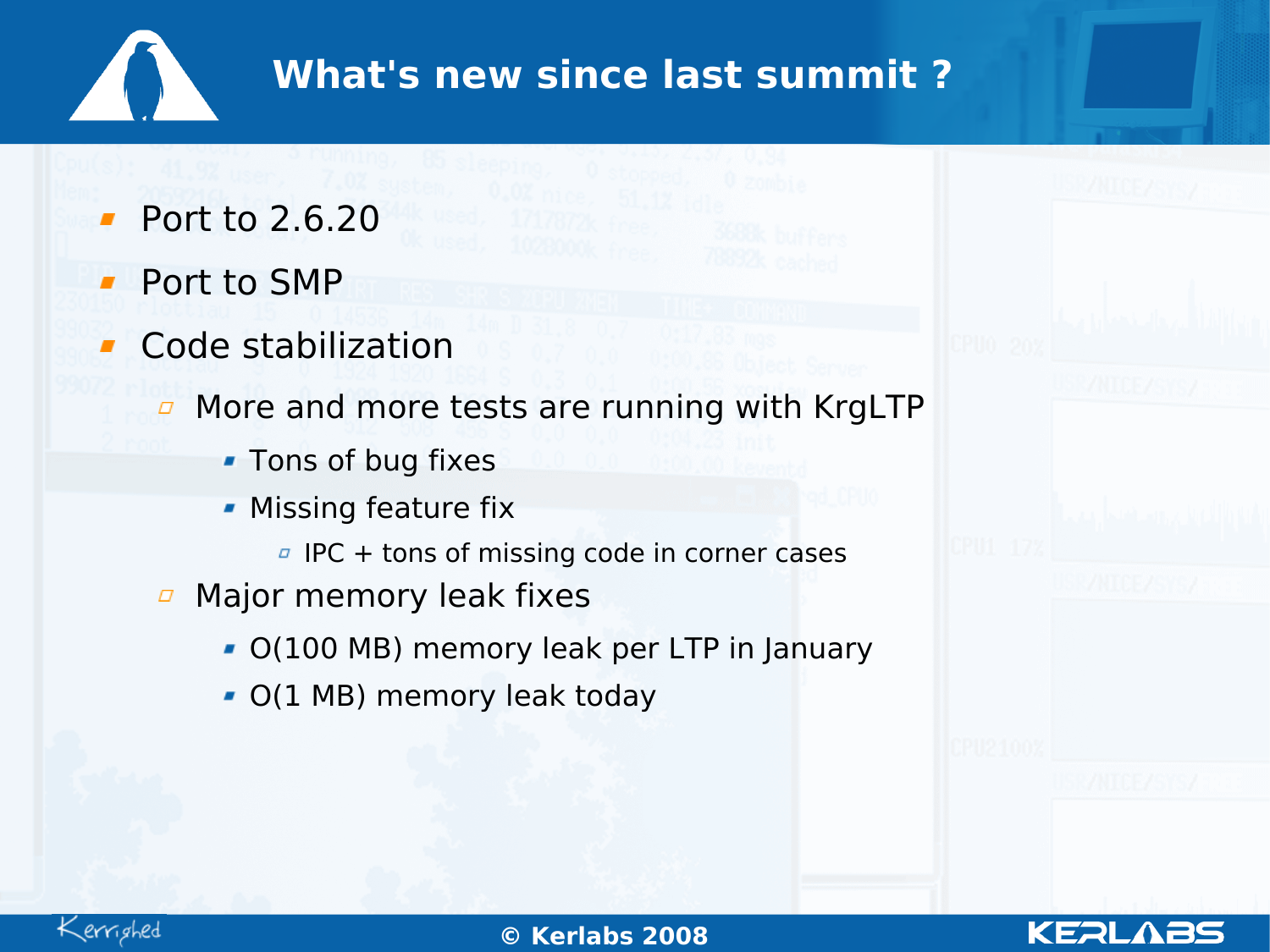# **Evolution of running tests with KrgLTP**



Kerrighed

02/0**© K** 4/08 **erlabs 2008** www.kerlabs.com <sup>4</sup>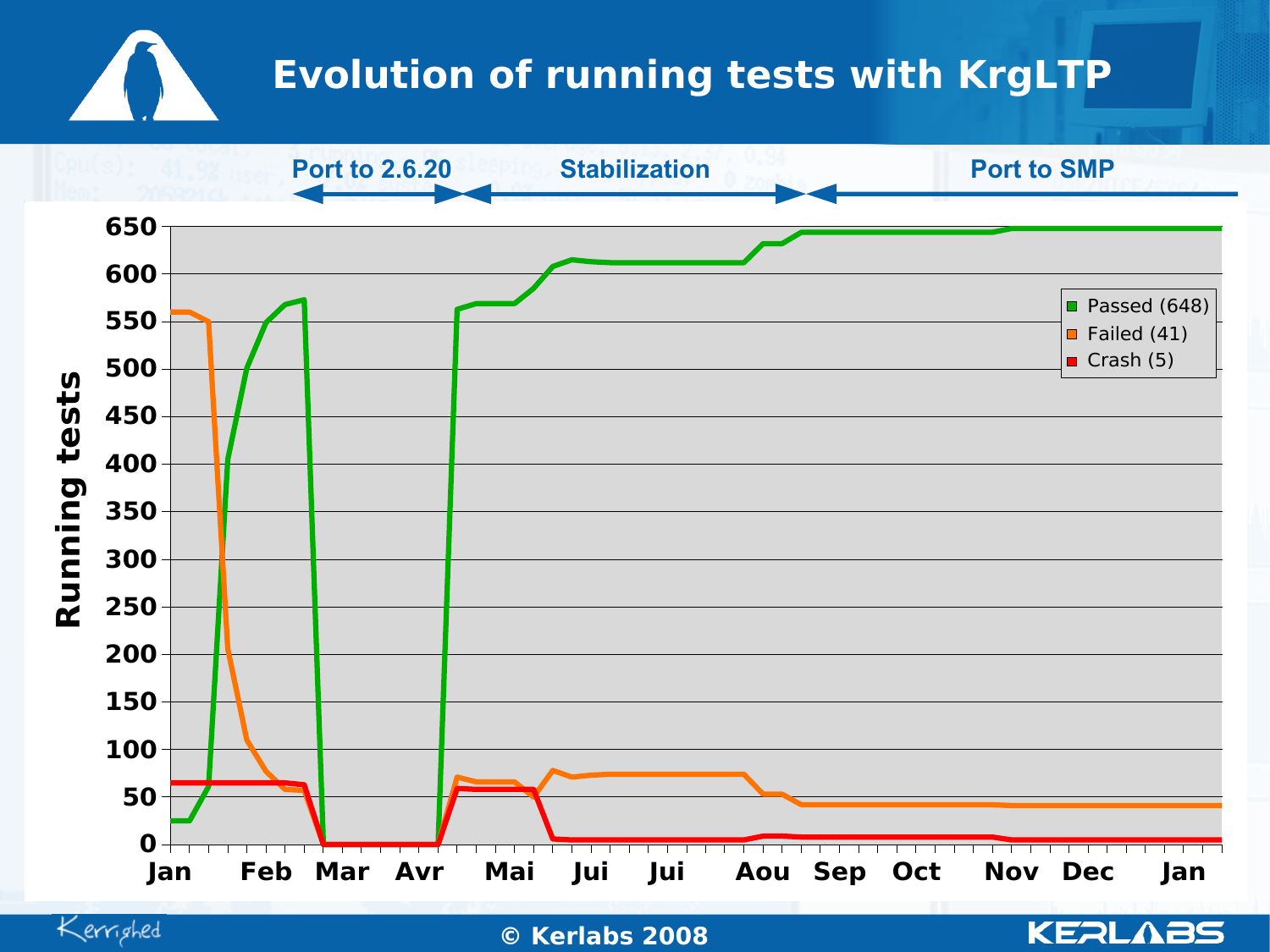

# **What's new since last summit ? (con'd)**

- New scheduler infrastructure  $\mathbf{r}$
- **Full IPC support**
- **New networking stack** 
	- **D** Use of TIPC instead of the "home made" comm layer.
- 64 Bits (still on going) $\mathbf{r}$

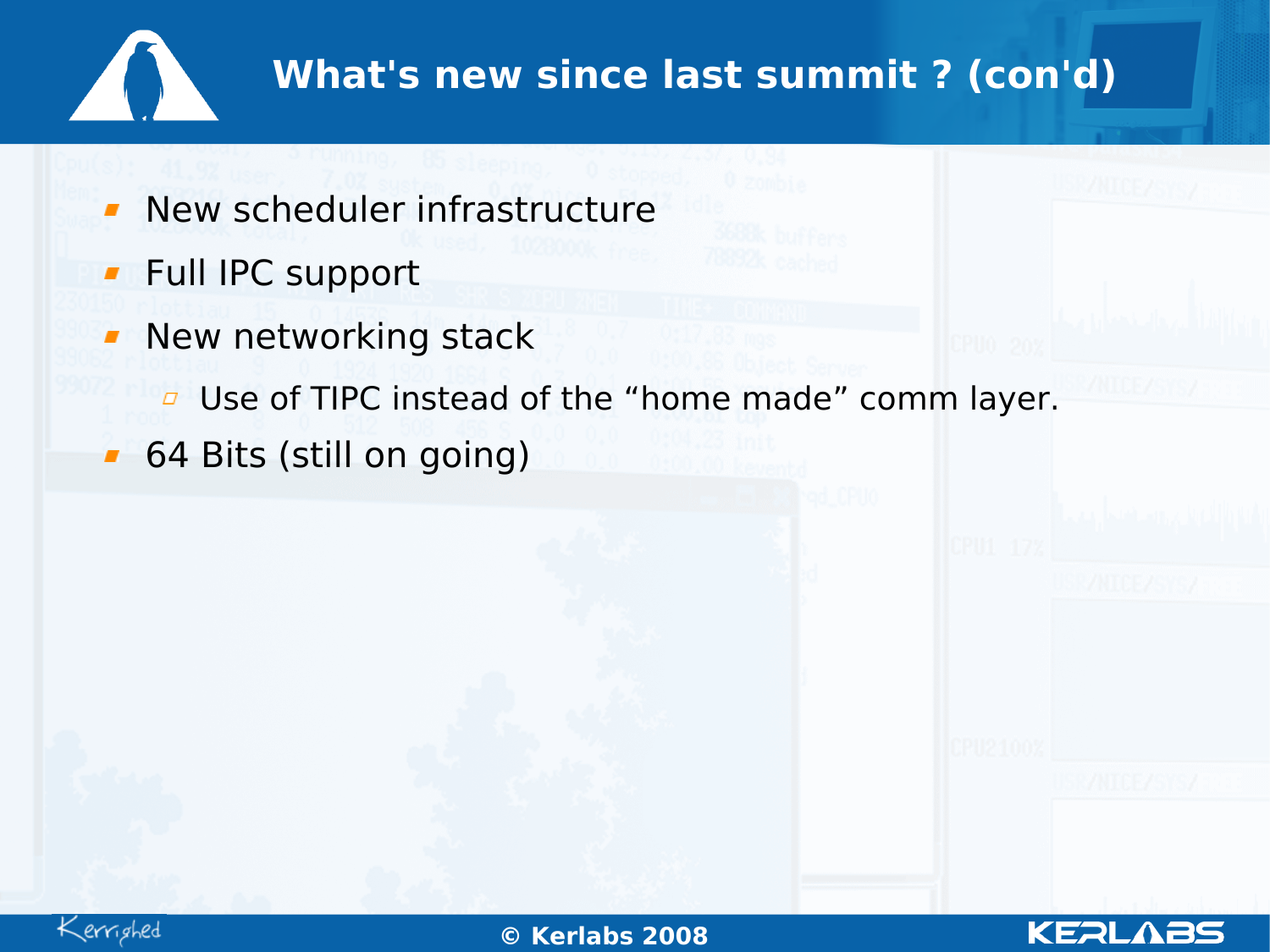

2.0.0 : March'07 End of the 2.6 port (2.6.11)  $\sqrt{2.1.0}$  : June'07 Port to 2.6.20 2.1.1 : August'07  $\varpi$ **Minor fixes** 2.2.0 : November'07 SMP support <sup>2</sup> 2.2.1 : January'08 **Minor fixes** 2.3.0 (planned)  $\varpi$ 64 bits support **6** releases in one year ! The project has never been so active $\Box$ 



02/0**© K** 4/08 **erlabs 2008** www.kerlabs.com <sup>6</sup>

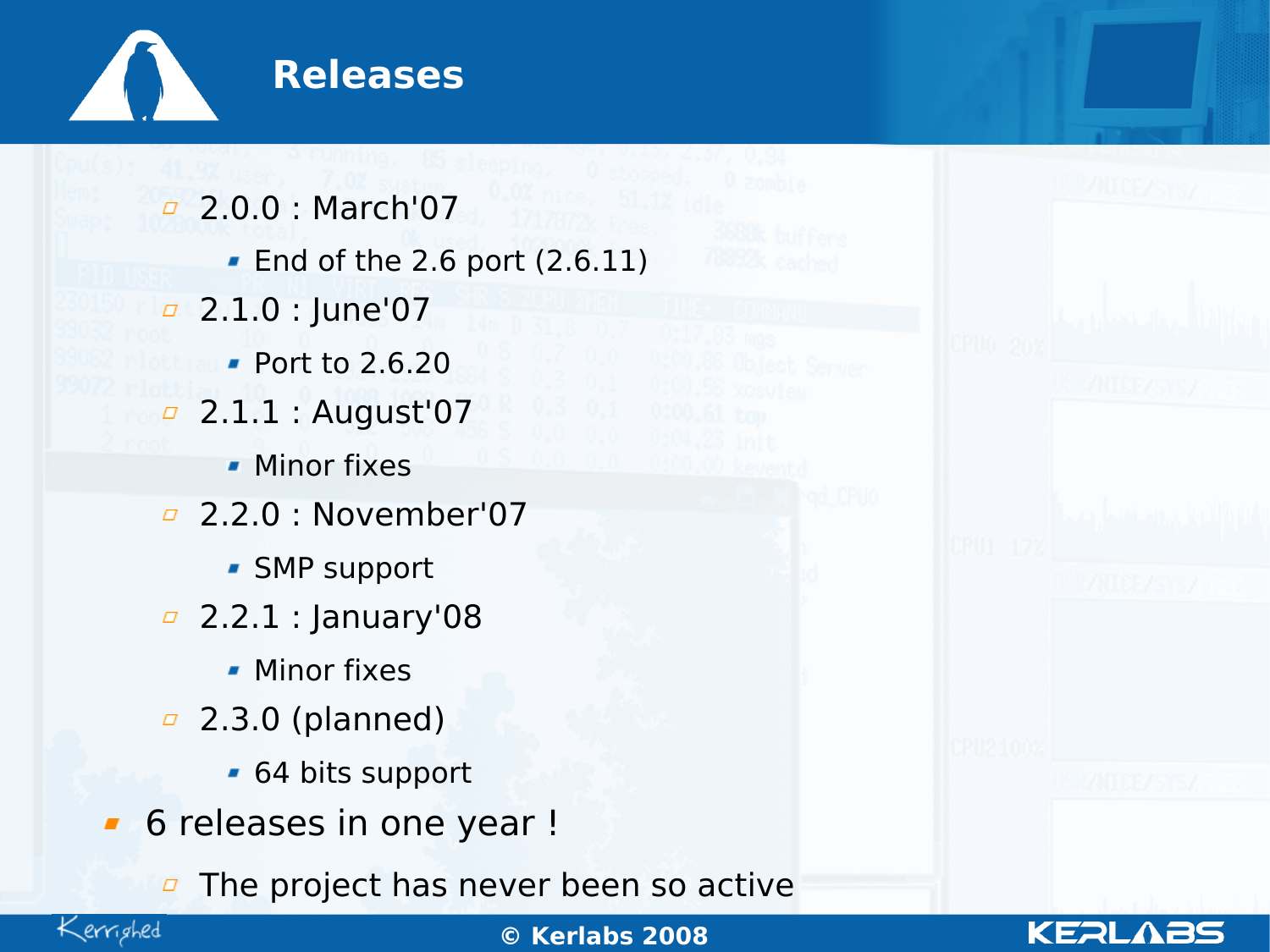

- 64 bits (Kerlabs team)
- Last SMP bug fixes (Kerlabs team)  $\blacksquare$
- Swap and injection support (Renaud)
- Checkpoint/restart of distributed processes (Matthieu / John)
- kDFS (Adrien)  $\blacksquare$
- **Still lot of debugging (Kerlabs team)**



02/0**© K** 4/08 **erlabs 2008** www.kerlabs.com <sup>7</sup>

KERL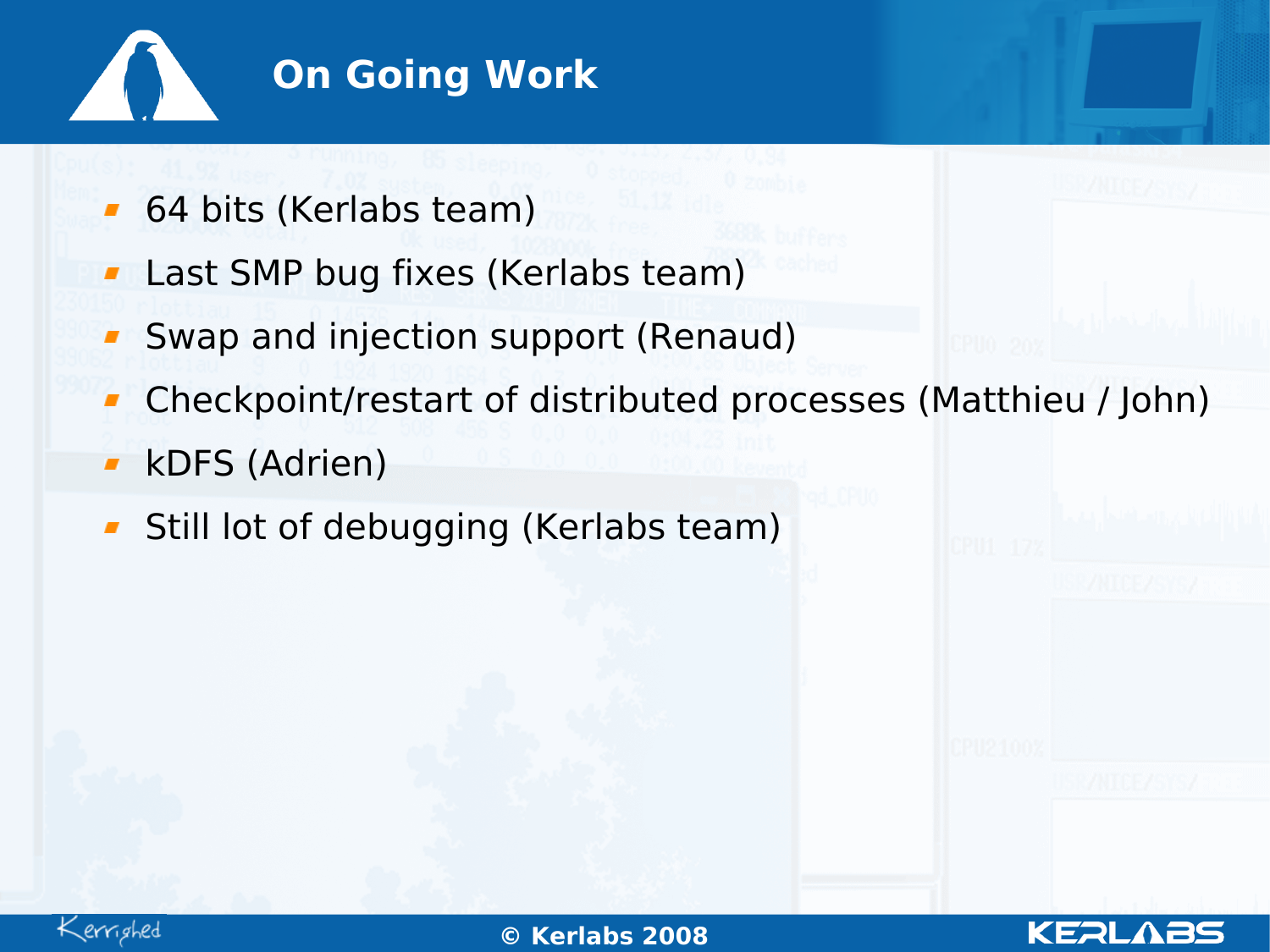

# **Kerlabs Roadmap**

|                       |                                 | $V$ 2.2.0 | V <sub>2.3.0</sub> | 2008 |  |
|-----------------------|---------------------------------|-----------|--------------------|------|--|
|                       | <b>Memory sharing</b>           |           |                    |      |  |
| <b>Memory</b>         | <b>Injection</b>                |           |                    |      |  |
|                       | <b>Distributed FS</b>           |           |                    |      |  |
| <b>Disk</b>           | Unique file name space          |           |                    |      |  |
|                       | <b>Process migration</b>        |           |                    |      |  |
|                       | <b>Thread migration</b>         |           |                    |      |  |
| <b>Processor</b>      | <b>Scheduler</b>                |           |                    |      |  |
|                       | <b>Unique PID space</b>         |           |                    |      |  |
|                       | <b>Advances features</b>        |           |                    |      |  |
|                       | <b>Memory segments</b>          |           |                    |      |  |
| <b>IPC</b>            | <b>Message queues</b>           |           |                    |      |  |
|                       | <b>Semaphores</b>               |           |                    |      |  |
| <b>Communications</b> | <b>Migrable streams</b>         |           |                    |      |  |
|                       | <b>High performance</b>         |           |                    |      |  |
|                       | <b>Process</b>                  |           |                    |      |  |
| <b>Checkpoint</b>     | <b>Applications</b>             |           |                    |      |  |
|                       | <b>Open files</b>               |           |                    |      |  |
|                       | <b>64 bits support</b>          |           |                    |      |  |
|                       | <b>SMP support</b>              |           |                    |      |  |
| <b>Misc</b>           | <b>Overall stability</b>        |           |                    |      |  |
|                       | <b>Node addition/removal</b>    |           |                    |      |  |
|                       | <b>System high availability</b> |           |                    |      |  |



02/0**© K** 4/08 **erlabs 2008** www.kerlabs.com <sup>8</sup>

**KEALABS**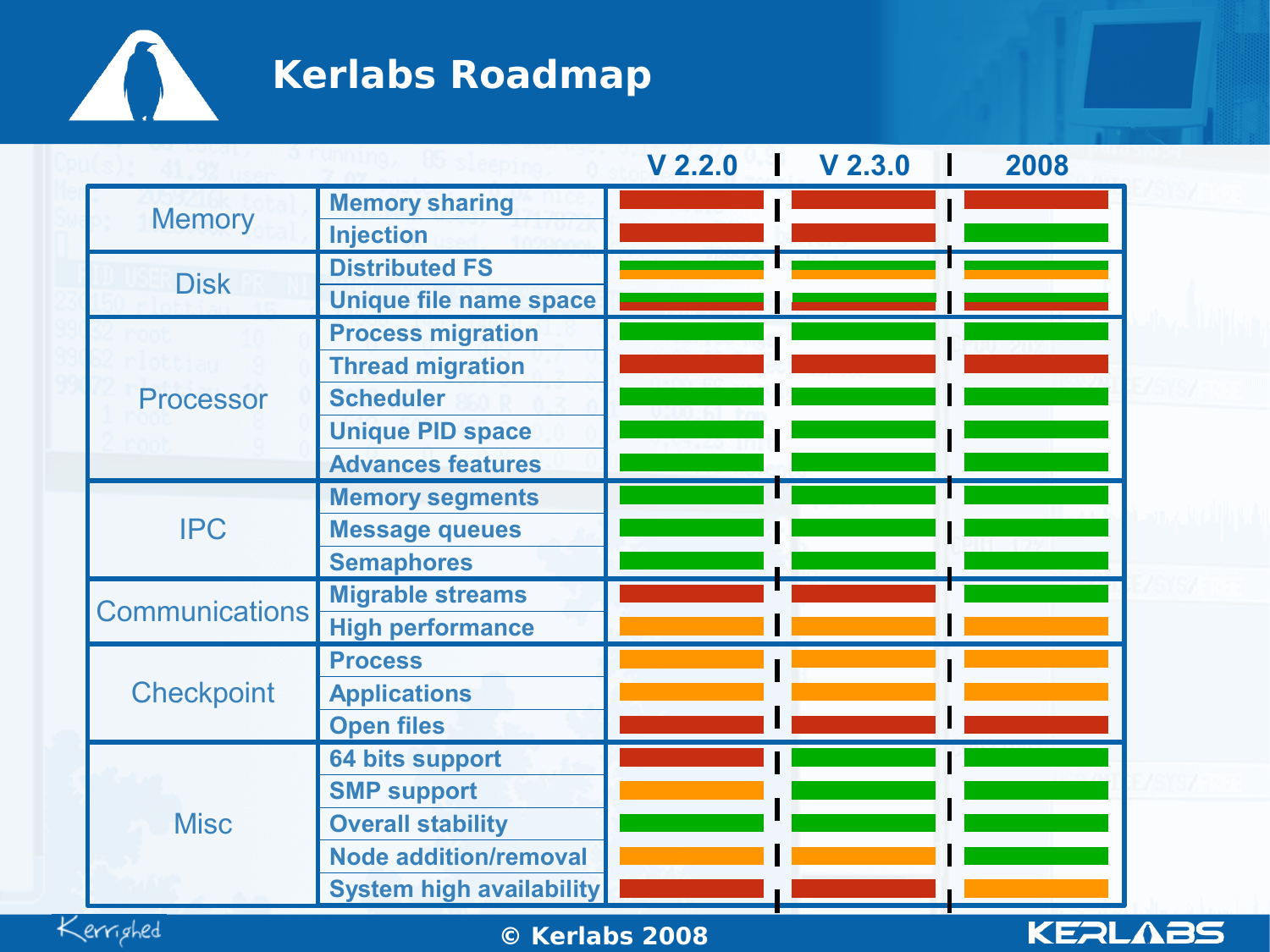

# **KrgLTP Policy Roadmap**

KrgLTP must follow the support of SMP and 64 bits

- $\overline{P}$  No commit in the trunk which could break this new support
- Current reference cluster  $\mathbf{r}$ 
	- **2** 32 bits machines
	- SMP
- **February / March** 
	- $\overline{a}$  64 bits machines
	- SMP
- **New LTP test script** 
	- □ krgltp-smp.sh
		- Will soon become the official one



02/0**© K** 4/08 **erlabs 2008** www.kerlabs.com <sup>9</sup>

KERL